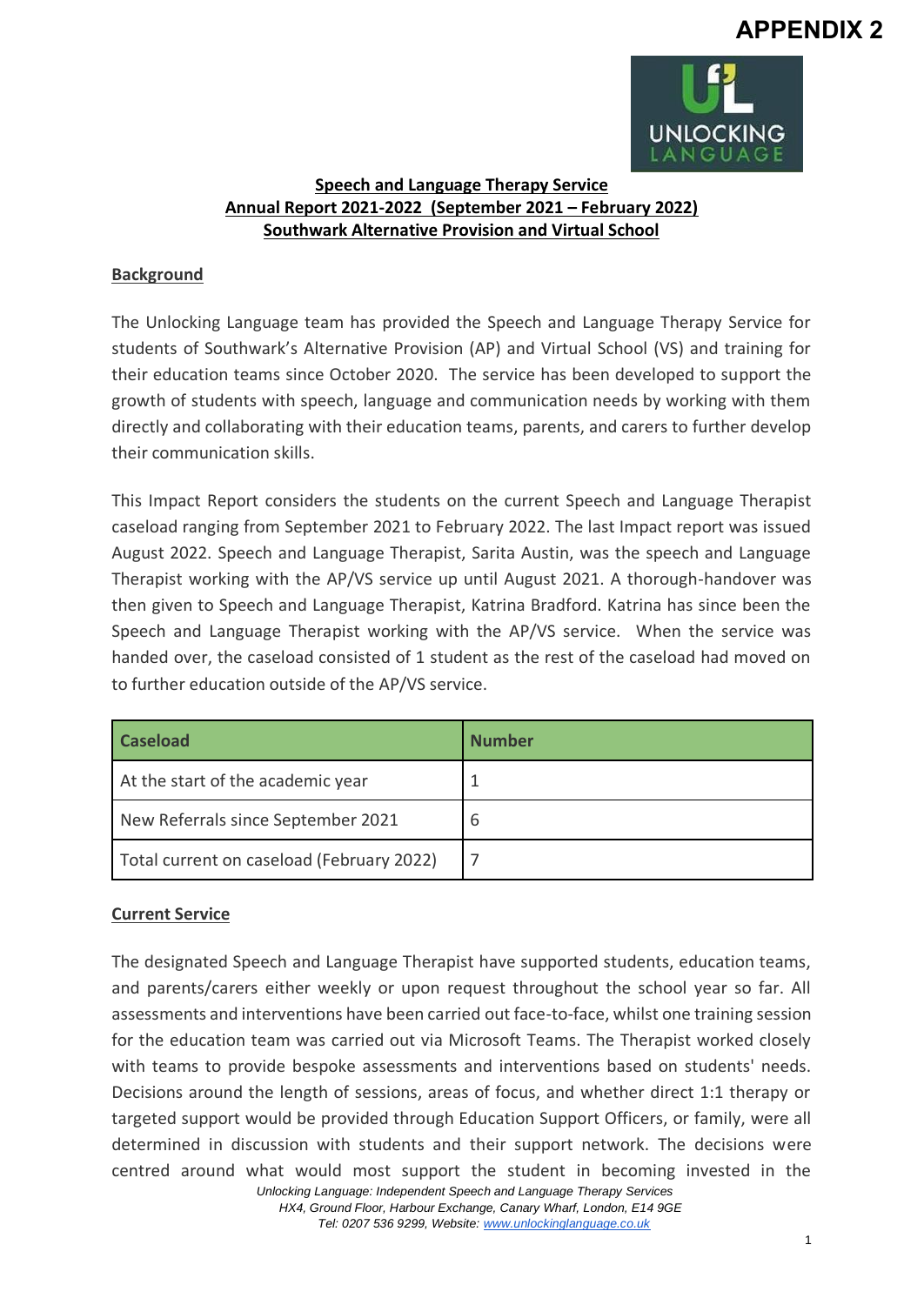

therapeutic process. Therapist has offered a plethora of services including teletherapy (online therapy), reviews via phone, targeted input including education team coaching, and assessment reports. All parents/carers have opted for face-to-face sessions with Speech and Language Therapist. For Face-to-face sessions various locations have been offered, including home-visits, at the Unlocking Language clinic, and school visit when appropriate. Please see below for the frequency of each location:

| Location of sessions      | Number of sessions taken place |
|---------------------------|--------------------------------|
| Home visit                |                                |
| School visits             |                                |
| Unlocking Language Clinic |                                |

**Targeted input** included joint target setting, implementation of targets/strategies support, training of AP/VS staff, reviews of young people's progress towards targets across settings, support for staff by providing strategies to support students communication, providing reports to support referrals submission, and liaison with the wider Multidisciplinary Team (MDT), and support of parents and carers to encourage carryover of skills within the home and community environment.

**Specialist input included:** 1:1 therapy and assessment sessions with students face-to-face, writing assessment and progress reports, and giving students carryover strategies to use in their daily lives beyond sessions.

#### **Demographics**

| <b>Demographics Data</b>       | <b>Number</b>  |
|--------------------------------|----------------|
| <b>Gender</b>                  |                |
| Male                           | 5              |
| Female                         | $\overline{2}$ |
| Transgender                    | $\mathbf 0$    |
| Nonbinary                      | 0              |
| <b>Current Education level</b> |                |

 *Unlocking Language: Independent Speech and Language Therapy Services HX4, Ground Floor, Harbour Exchange, Canary Wharf, London, E14 9GE Tel: 0207 536 9299, Website: [www.unlockinglanguage.co.uk](http://www.unlockinglanguage.co.uk/)*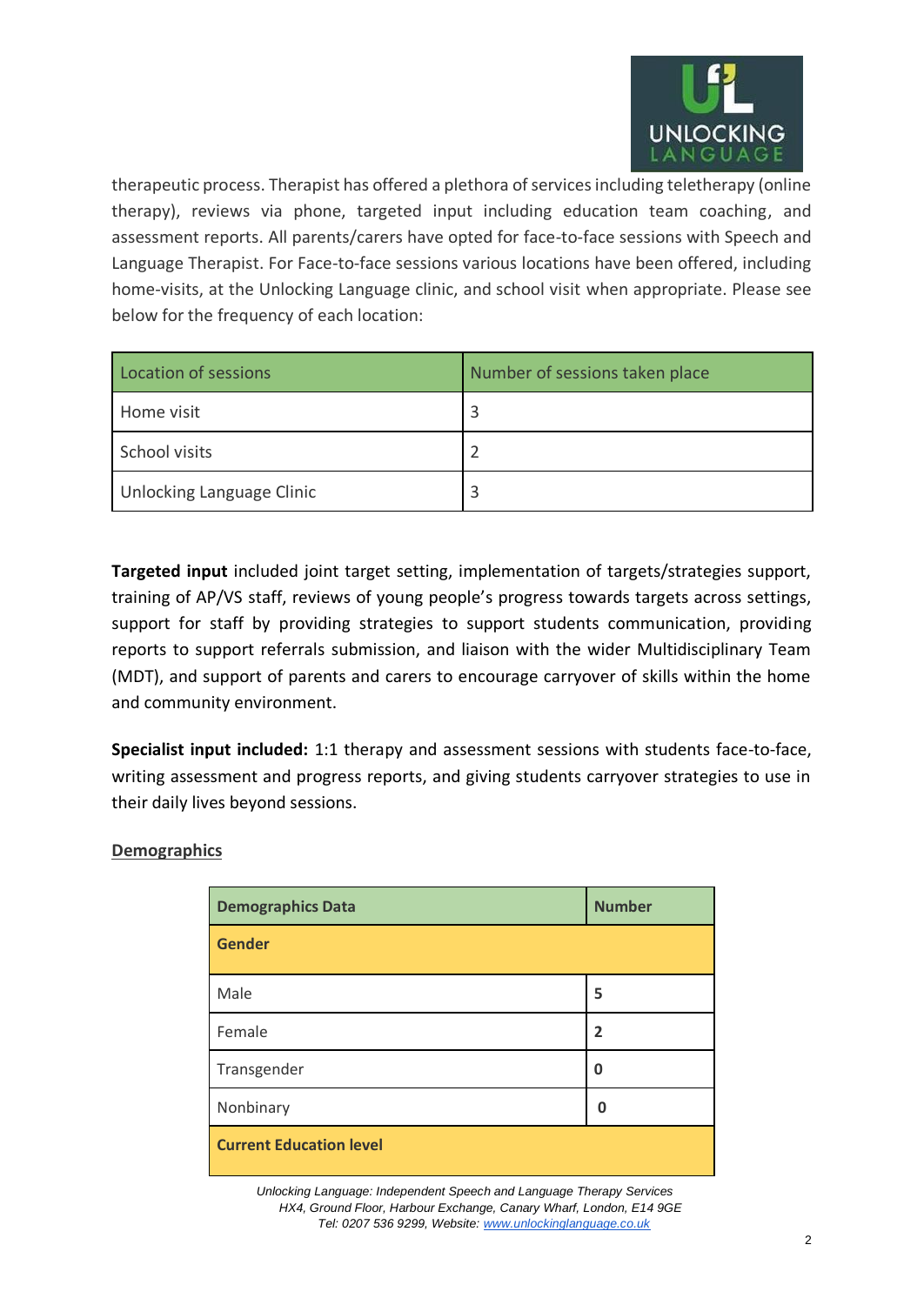

| <b>Early Year Education</b>                      | 0 |
|--------------------------------------------------|---|
| Primary Education (KS 1-2)                       | 1 |
| Secondary Education (KS 3-4)                     | 3 |
| Further Education (KS 5)                         | 2 |
| NEET (Not in Education, Employment, or Training) | 1 |
| <b>Ethnicity</b>                                 |   |
| <b>Asian/Asian British</b>                       |   |
| Bangladeshi                                      |   |
| Chinese                                          |   |
| Indian                                           |   |
| Pakistani                                        |   |
| Any other Asian background                       |   |
| <b>Black/Black British/African/Caribbean</b>     |   |
| African                                          |   |
| Caribbean                                        | 2 |
| Any other Black/African/Caribbean background     |   |
| <b>Mixed/Multiple Ethnic Groups</b>              |   |
| Asian/White                                      |   |
| <b>Black African/White</b>                       | 2 |
| <b>Black Caribbean/White</b>                     |   |
| Latino/Spanish                                   |   |
| Any other Mixed/Multiple Ethnic background       |   |
| White                                            |   |
| English/Welsh/Scottish/Northern Irish/British    | 2 |
| Irish                                            |   |

 *Unlocking Language: Independent Speech and Language Therapy Services HX4, Ground Floor, Harbour Exchange, Canary Wharf, London, E14 9GE Tel: 0207 536 9299, Website: [www.unlockinglanguage.co.uk](http://www.unlockinglanguage.co.uk/)*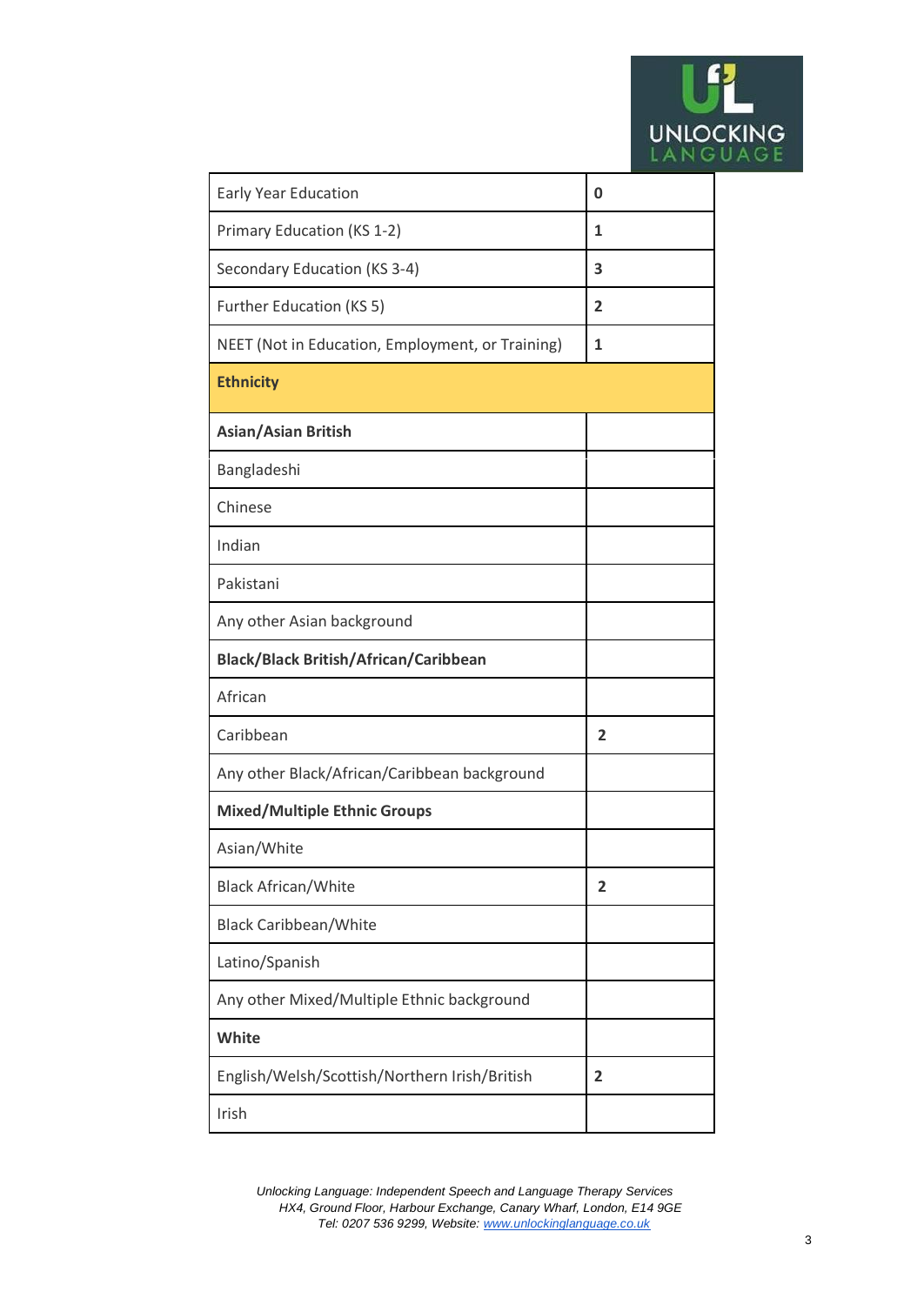

| Gypsy/Irish Traveller      |   |
|----------------------------|---|
| Latino/Spanish             |   |
| Any other White background |   |
| <b>Other Ethnic Group</b>  |   |
| Arab                       | 1 |
| Any other ethnic group     |   |

# **Speech, Language and Communication Needs (SLCN)**



As depicted in the graph above, the primary diagnosis is in regard to their mental health, with 96% of the AP/VS students having a formal diagnosis such as General Anxiety and/or PTSD. 32% of the students have no diagnosis when being referred to the Speech and Language Therapy service. Here it is important to note, that some of these students are unaccompanied minors and therefore the medical information available is limited. It should also be noted that some of our students have more than one diagnosis or impairment.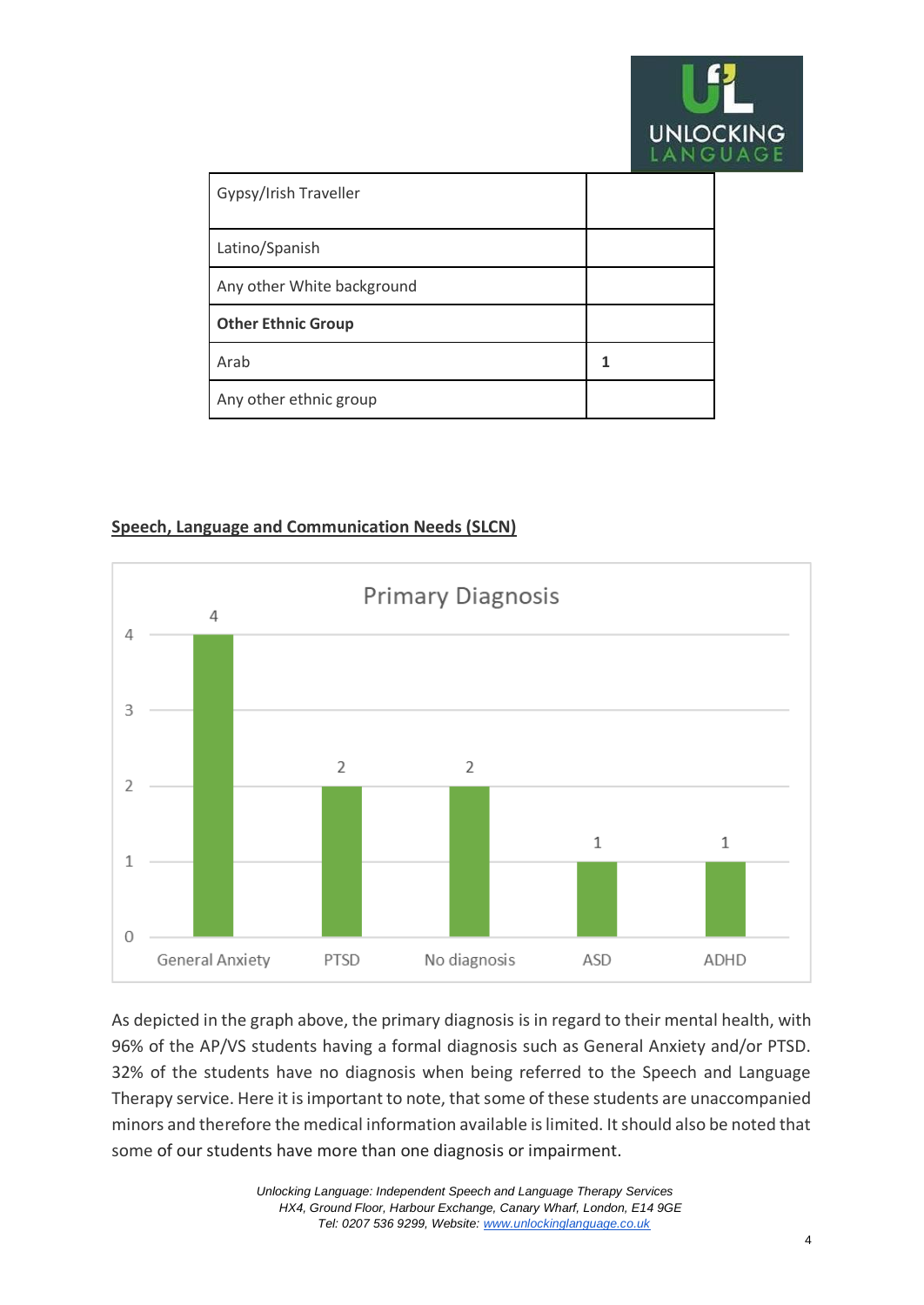

Regarding their specific speech and language needs, the AP/VS students' primary area of concern identified in assessments and addressed in therapy was social communication. However, 83% of the students also have either receptive/expressive language disorder or both which is also addressed in therapy.



## **Impact-Outcome of Unlocking Language's Service:**

Below is a list of intervention approaches taken and resources used by our Speech and Language Service.

## **Receptive Language**

- Word Maps and Mind Maps
- Equipping students with a toolkit of strategies to improve comprehension, e.g., ask for repetitions, ask speaker to say it in parts, say the message in your own words & minimise background noise
- Supporting educators to alter learning environment and how they present information
- Language for Thinking

#### **Expressive Language**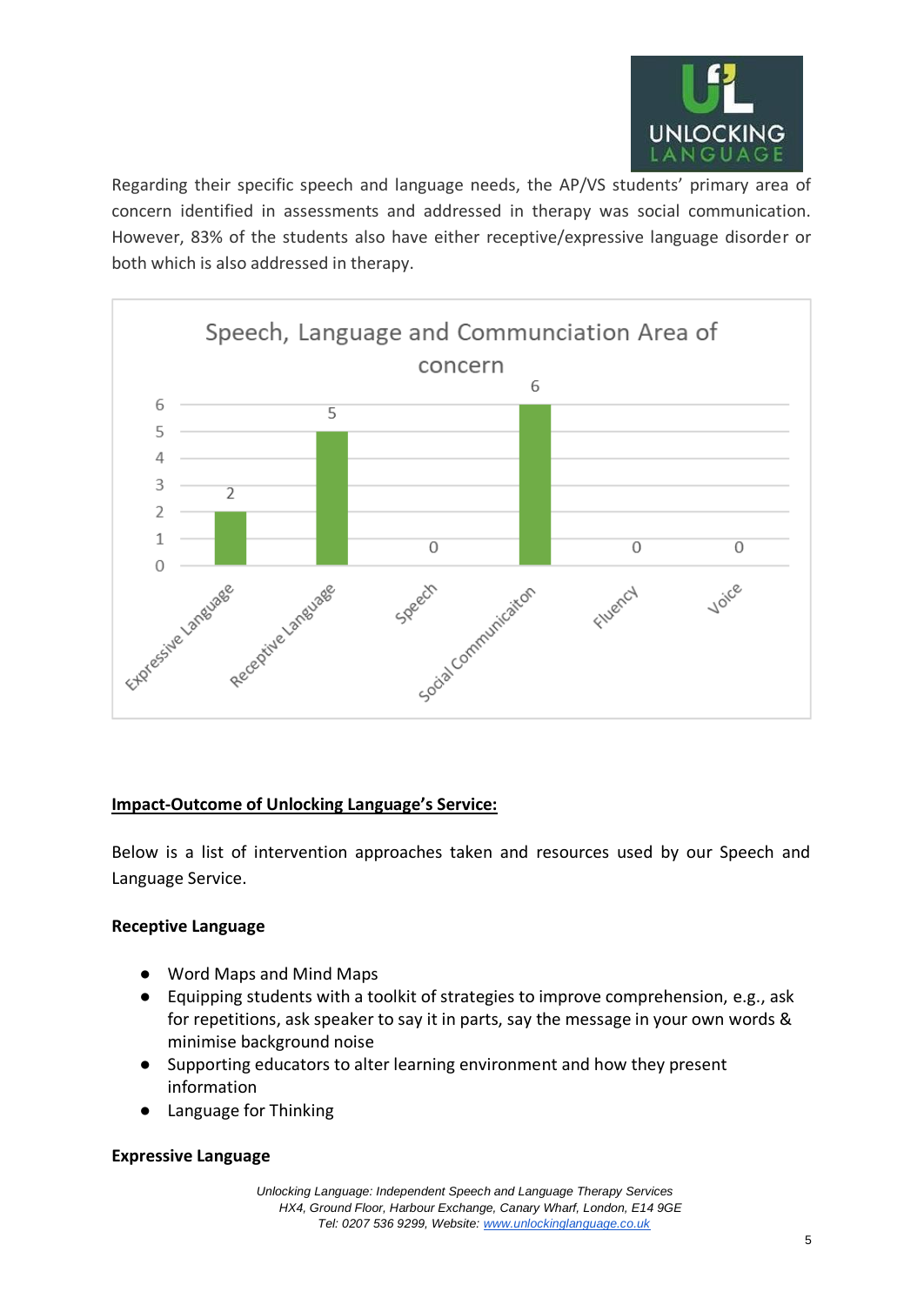

● Colourful Semantics (sentence structure)

#### **Social Communication**

- The Zones of Regulation
- Comic Strip Conversations
- Language for Behaviour and Emotions
- Coaching education team and parents on how to consider students' diagnoses and communication style and needs when interacting with them.
- On topic/Off topic
- Interview preparation

## **Challenges**

During the first two months of the school year 21/22 there were no new referrals coming to the Speech and Language Service. However, the Speech and Language Therapist and the AP/VS service were proactive and discussed training in how to recognise when a child or young person might need a referral to Speech and Language therapy. This training was then carried out by the Speech and Language Therapist on 25th October 2021 where five members of AP/VS service attended. The first new referral was made shortly after the training. The Speech and Language Therapy Service has in total received 6 new referrals in the past 6 months.

Over the course of the past 6 months the communication between the Speech and Language Therapy Service and AP/VS has at times been limited. This is thought to be due to the transition from being completely remote to starting to provide face-to-face sessions again post-pandemic. Further, the head deputy for the VS service, who was the main point of contact for the Speech and Language Therapist, left in December. This has meant that the Speech and Language Therapist has had to liaise directly with the head of the VS service, a position with a high workload concentration. This has meant less direct communication between Speech and Language Therapy service and the AP/VS service. However, a meeting was set up between VS head and Speech and Language Therapist where key barriers were identified and an action plan was agreed upon. This included:

- For Speech and Language Therapist to formally get introduced to all key members of staff at VS service
- For VS head to liaise directly with Director at Unlocking Language in regard to service provision
- For Speech and Language Therapist and VS head to agree on training going forward to ensure that all members of staff at AP/VS service are aware of the Speech and Language Therapy provision available for the AP/VS students

## **Successes**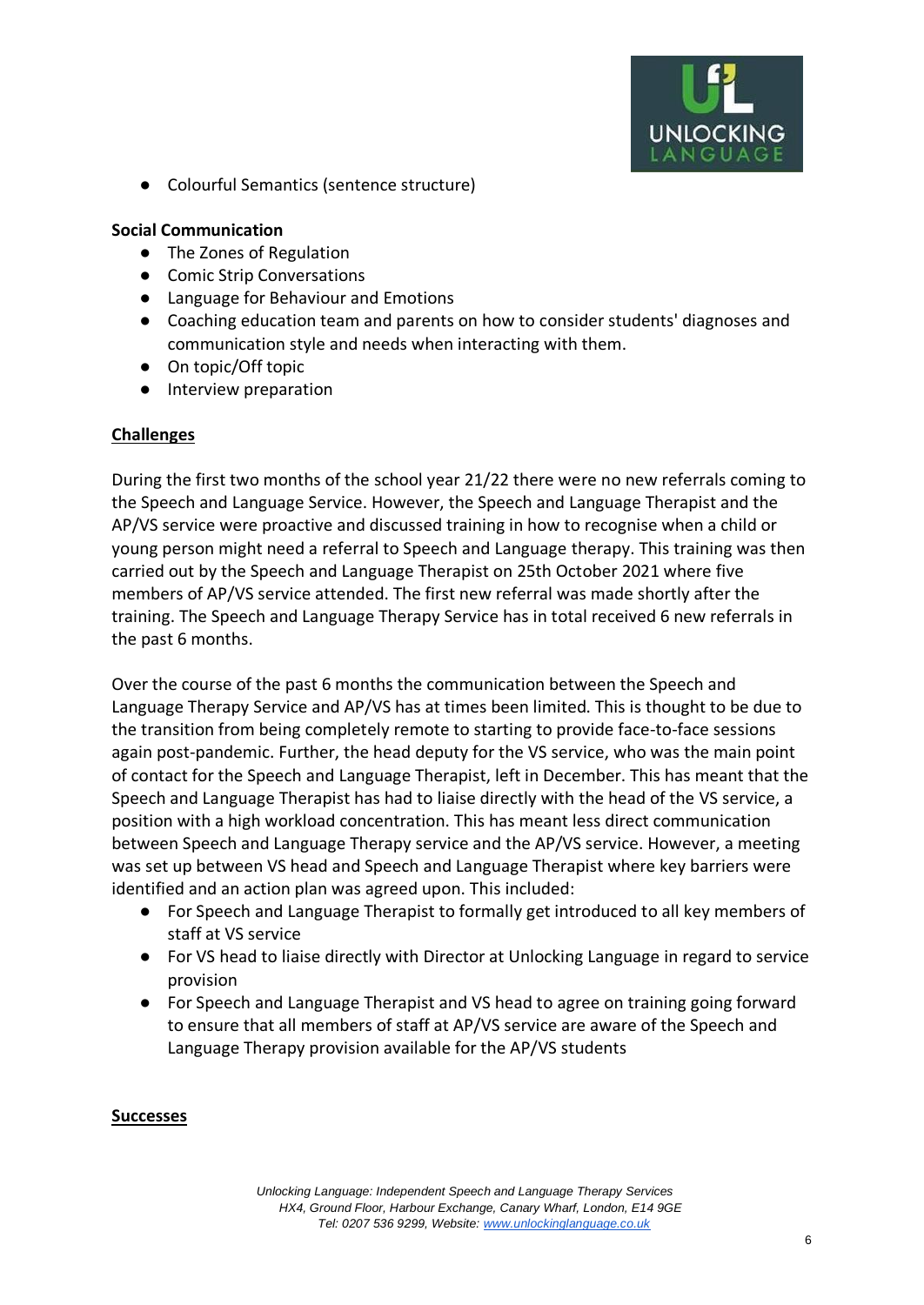

Although new referrals have been limited the past 6 months, there has however been a steady increase. One Education Advisor specifically mentioned that she was very impressed with the level of detail and understanding the Speech and Language Therapy reports included, since it encapsulated the student's needs well. This has led to some Education Advisors having an increased understanding of the value of the Speech and Language Therapy service.

Further one student in-particular has started to make progress in their way of thinking about the future and using that as motivation to attend service appointments and sessions. For example, they identified short-term and long-term goals they want to achieve which acts as a motivator.

Another student is being seen at school, where the school has been impressed with the swiftness and service provision the Speech and Language Therapist has been providing for one of their students who are apart for the AP/VS service.

A significant success for the Speech and Language Therapy Service and the AP/VS service, has been the rise in face-to-face appointments with the AP/VS students. This has led to good engagement from the students and parents/carers. Face-to-face appointments have also meant that the Speech and Language Therapist has been able to establish a good rapport with most of the students on the caseload. The increase of face-to-face sessions is especially significant since most students have SEMH needs. Therefore, being able to offer the service which the student feels most comfortable with, has been a major success and helped establish a good rapport and trust between the Speech and Language Therapist, student, and carer/parent.

## **Going forward**

Going forward there will be an increased focus on providing training for the staff at the AP/VS service. These training sessions will focus on the following;

- The role of Speech and Language Therapy and the relevance for children who have experienced Adverse Childhood Experiences
- Identifying children who could benefit from Speech and Language Therapy
- Joint training from Educational Psychologists and Speech and Language therapists on the link between Social, Emotional, and Mental Health needs and Speech, Language, and Communication Needs
- Q&A session for AP/VS staff at the end of each session for them ask Speech and Language Therapist any questions they might have

Speech and Language Therapists would also benefit from being part of key meetings, to ensure that AP/VS staff are aware of the Speech and Language Therapy service available.

It would be beneficial for the Speech and Language Therapist to have the key people, including heads of AP/VS service, Education Advisors, and Educational Psychologists, from